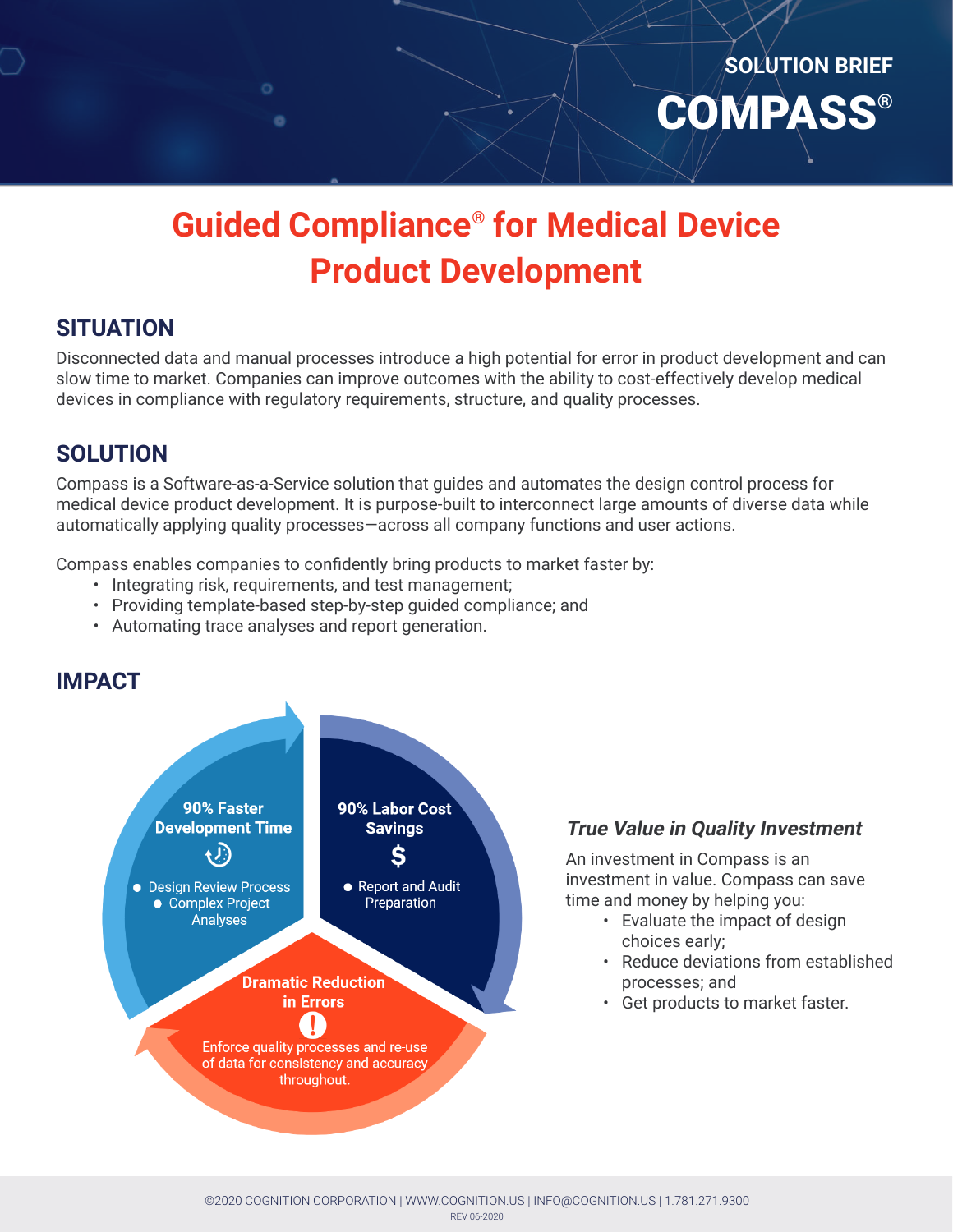# **FEATURES**

#### **Integrated Risk Management**

Supports compliance with ISO 14971 by tightly integrating risk, design, and test management. Real-time assessment of cause and effect provides immediate visibility into the impacts of a change across the design process.

- Risk Management Planning
- Risk Analysis
- Reliability Analysis FMEA
- Hazard Analysis
- Use Error Analysis
- Supports Risk Management File Content





### **Design Controls**

Step-by-step implementation of rigorous processes to support compliance with 21 CFR 820.30.

- Design/Development Planning
- Design Inputs
- Design Outputs
- Design Review
- Design Verification/Validation
- Supports Design History File (DHF) Content

#### **Test Management**

Unifying environment for tests, risks, and requirements maintains consistency and linkages within the product development environment. Clearly connects testing to requirements that are linked to risk mitigation, closing the loop for risk control and implementation. Enables re-use of test methods across projects, referenced within protocols, and summarized within design verification and validation trace matrices.

- Test Methods
- Test Protocols
- Test Runs
- Design Verification and Validation

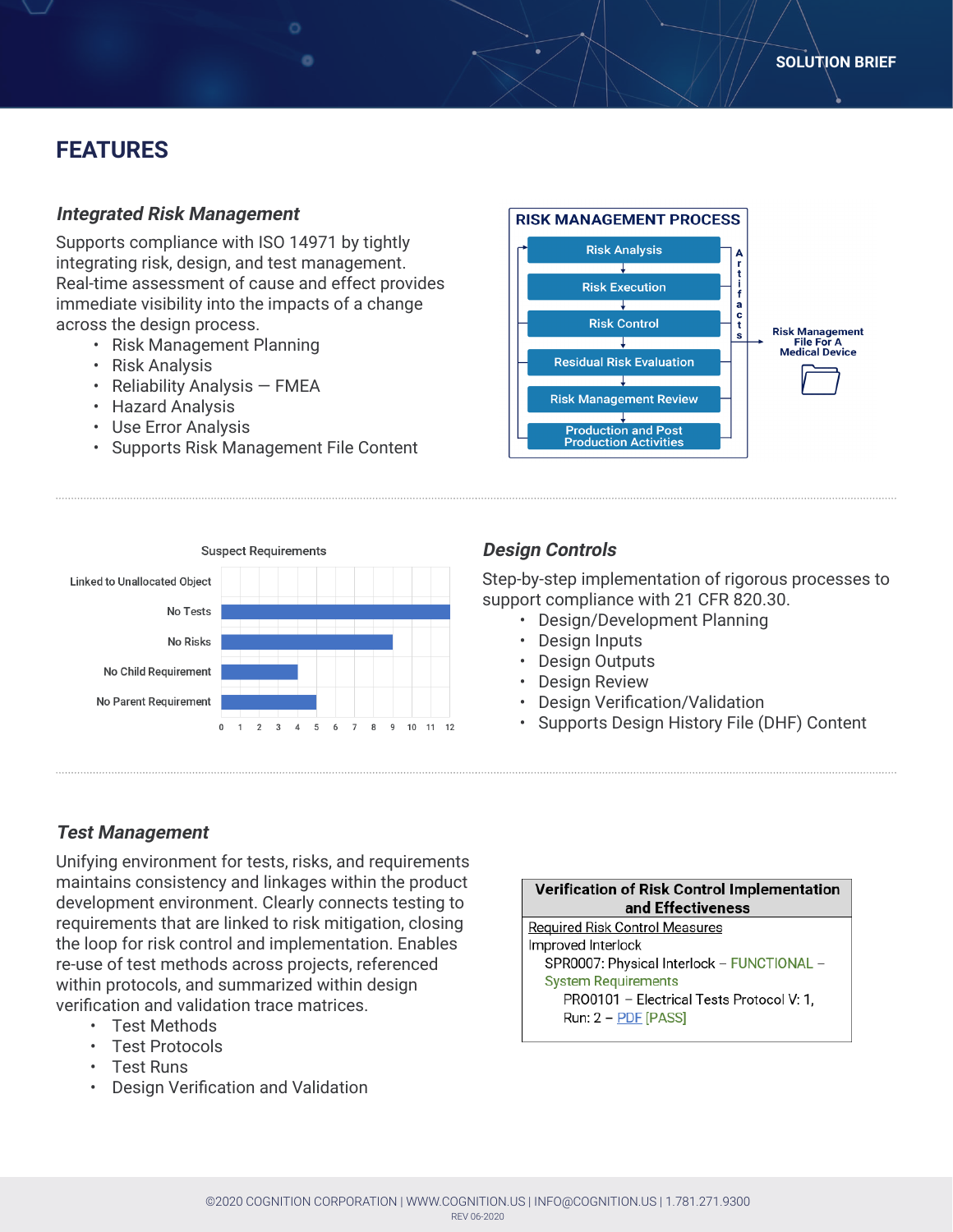#### **Trace Matrices**

Trace Matrices created by Compass provide confirmation that the inputs align with the outputs and show connections among risk, design, and testing components. Clear visualization of data connections enable tracking to completeness throughout the design process from user needs to verification and validation (V&V).

- Supports complex trace matrices with tens of thousands of items/traces
- $\cdot$  Traces are automatically generated and updated  $-$  no manual tracing
- Quality processes flag potential errors

| <b>User Needs and Validation</b> |                          |                         | Design Inputs, Risk and Verification |                              |                 |                              | <b>Design Outputs, Risk and Verification</b> |                                |                  |                |                              |
|----------------------------------|--------------------------|-------------------------|--------------------------------------|------------------------------|-----------------|------------------------------|----------------------------------------------|--------------------------------|------------------|----------------|------------------------------|
| ID                               | <b>User Need</b>         | <b>Validation Tests</b> | ID                                   | <b>Design Input</b>          | <b>Risk ID</b>  | Verification<br><b>Tests</b> | ID                                           | <b>Design Output</b>           | <b>Essential</b> | <b>Risk ID</b> | Verification<br><b>Tests</b> |
| <b>UN0001</b>                    | Display                  | <b>VAL0001</b>          | <b>SPR0019</b>                       | Liquid ingress<br>protection | N/A             | <b>VER0006</b>               | <b>DO0030</b>                                | Remote moulding NO<br>assembly |                  | N/A            | <b>VER0012</b>               |
|                                  |                          |                         | <b>SPR0073</b>                       | Touch screen<br>Protection 2 | N/A             | <b>NONE</b>                  | <b>NONE</b>                                  |                                |                  |                |                              |
| <b>UN0002</b>                    | Device remote<br>control | <b>VAL0001</b>          | <b>SPR0015</b>                       | Remote interface             | N/A             | <b>VER0008</b>               | <b>NONE</b>                                  |                                |                  |                |                              |
|                                  |                          |                         | <b>SPR0016</b>                       | Remote Cable<br>Length       | N/A             | <b>VER0006</b>               | <b>NONE</b>                                  |                                |                  |                |                              |
|                                  |                          |                         | <b>SPR0017</b>                       | Single push<br>button        | <b>RISK0010</b> | <b>VER0005</b>               | <b>DO0030</b>                                | Remote moulding NO<br>assembly |                  | N/A            | <b>VER0012</b>               |
|                                  |                          |                         | <b>SPR0018</b>                       | Biocompatibility             | N/A             | <b>VER0006</b>               | <b>DO0030</b>                                | Remote moulding NO<br>assembly |                  | N/A            | <b>VER0012</b>               |
|                                  |                          |                         |                                      |                              |                 |                              | <b>DO0033</b>                                | Material<br>specification      | <b>NO</b>        | N/A            | <b>VER0012</b>               |
|                                  |                          |                         | <b>SPR0019</b>                       | Liquid ingress<br>protection | N/A             | <b>VER0006</b>               | <b>DO0030</b>                                | Remote moulding NO<br>assembly |                  | N/A            | <b>VER0012</b>               |
|                                  |                          |                         | <b>SPR0020</b>                       | Audible feedback             | N/A             | <b>VER0009</b>               | <b>DO0034</b>                                | Software code                  | NO               | N/A            | <b>VER0013</b>               |
|                                  |                          |                         | <b>SPR0021</b>                       | Overdose<br>protection       | N/A             | <b>VER0007</b>               | <b>DO0034</b>                                | Software code                  | NO               | N/A            | <b>VER0013</b>               |



#### **Document Management**

Easy management of the review process via workflow to verify collaboration, approval, and release with auditable sign-off.

- Versioning/History
- Reviews/Approvals
- Configurable Workflows
- Part 11: Electronic Records and Electronic **Signatures**

#### **Project Management**

Complete real-time visibility into status and progress of all aspects of the project.

- Complete Audit Trails including changes and **signatures**
- Role-based Access and Privileges
- Metrics, Reports, and Dashboards